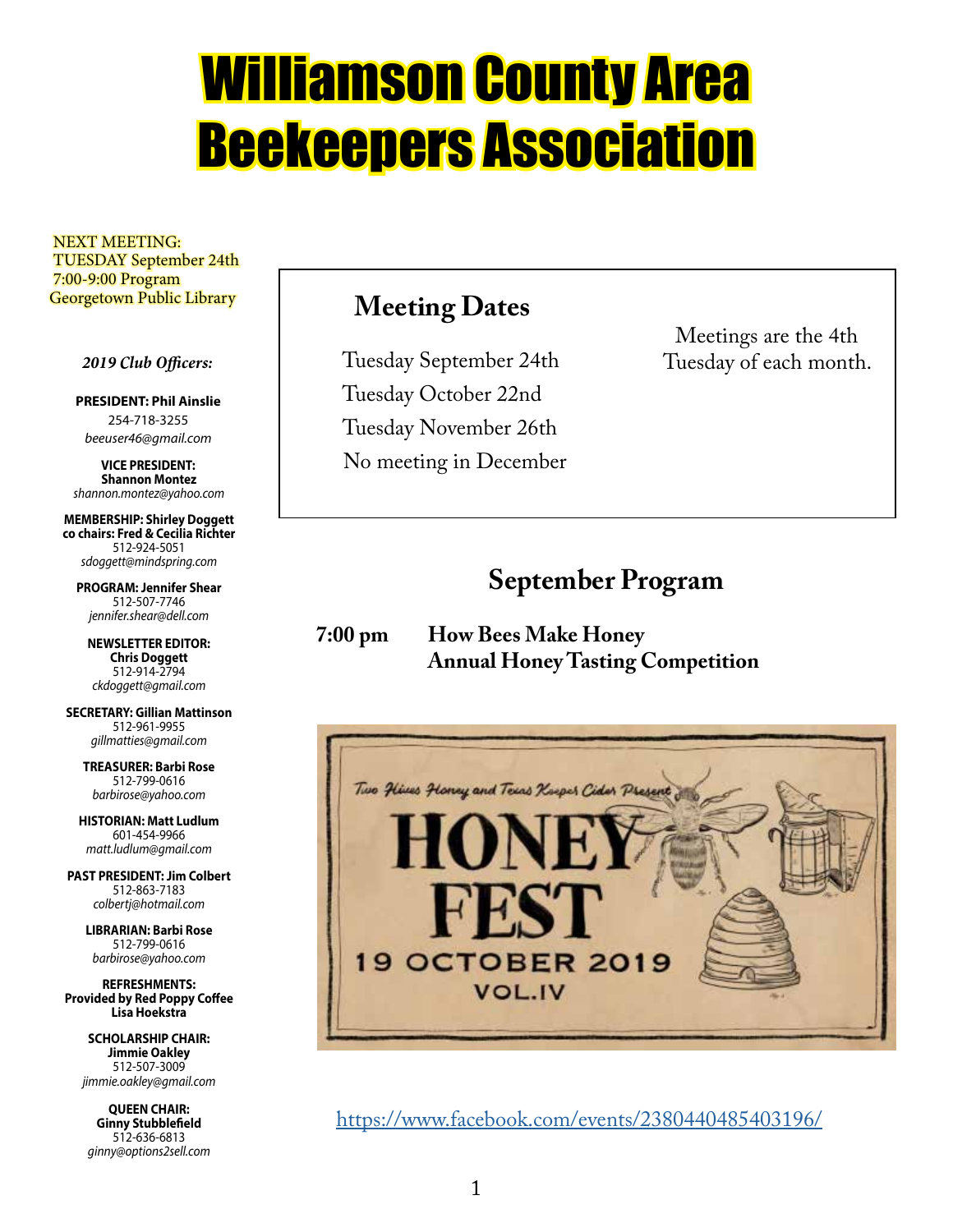### **Problems with Queen Bees**

An article by Roger Patterson from Phil Ainslie, President

#### **Many Years of problems and Still No Solution**

 I started beekeeping in 1963 and since 2002 I have been trying to highlight problems I have experienced with queens that I rarely saw until recently. I am a very experienced beekeeper having 130 colonies for about 15 years at one stage. I am heavily involved with my local BKA and travel widely giving presentations and demonstrating, so I speak to a lot of beekeepers and see a lot of colonies. I am not a new beekeeper with limited experience who has seen something a few times, or is confused by what I see.

 There are several problems and what may be associated problems, but they can largely be put into three groups as follows:-<br>1.

- 1. Young queens failing.<br>2. Young queens being s
- 2. Young queens being superseded.<br>3. Oueens "disappearing".
- Queens "disappearing".

 In addition there are a few other problems that I have seen on a number of occasions. These have appeared fairly recently and may be connected, some of which are mentioned later.

#### **A bit of History.**

 In my earlier years of beekeeping there were very few problems with queens. About the turn of the 21st century I started to observe several issues with queens and their performance I had rarely seen before.

 What I write about below seems to be quite universal and is becoming recognized by a growing number of beekeepers, not only in the U.K. but elsewhere. I gave a presentation on the "Queen Problems" at the SICAMM conference in Switzerland in September 2012. This was an international event with beekeepers of all abilities from all over Europe. Afterwards I had a queue of people wanting to speak to me, to tell me they had experienced exactly the same problems I had described. One French researcher said she was pleased she had heard my presentation, because she had been seeing the same problems for several years. She had discussed it with her colleagues who said she must have been doing something wrong!

 At the National Honey Show (NHS) in 2013 I spoke for some time to Michael Palmer, a beekeeper from Vermont who had 1500 colonies. He told me he had exactly the same problems I had described. At the 2016 NHS I spoke to Dave Tarpy, a U.S. bee scientist who also has problems. Within a couple of days I had a phone call out of the blue from Willie Robson, who runs 1800 colonies in the Scottish Borders asking advice. The following day I had a call from Dorian Pritchard to discuss the same. In June 2016 I gave two x 2 day Bee Improvement workshops in the Hudson Valley area of New York State. I inspected about 100 colonies in 5 apiaries. There were problems with queens in each apiary.

 On March 3rd 2018 we inspected a colony at the Wisborough Green BKA apiary. There were emergency cells in amongst worker brood. On 6th April 2018 I had exactly the same in one of my colonies at home. Neither of those colonies had been

inspected since at least the previous autumn, so had not been disturbed. I am an experienced beekeeper and know what should happen, but an inexperienced beekeeper probably wouldn't notice.

 I have been in discussion with many other beekeepers who tell me they have the same problems. They are widespread, so why is there so much denial? I think there are several reasons. The standards of beekeeping are often quite low, so many beekeepers simply don't understand what should be happening in a colony. I'm surprised at the number of beekeepers who have been keeping bees a reasonable length of time who just don't know the "basics". These are the simple things we need to know in order to manage our bees reasonably well.

 Many people have come into beekeeping since these problems with queens have appeared, so they don't recognize them as a problem, in very much the same way as the effects of varroa - they think what they see is the norm. This is becoming more evident when I speak on the subject, as with the passing of time there are fewer people who agree that things aren't as they once were.

 I often ask if the audience have seen the problems I have been highlighting. There is usually little reaction until I start explaining what I have seen, then heads start nodding or they whisper to the person next to them. They do see it, but they think it is normal. I often look back at what happened to bees in the wild before our intervention. I have a presentation "Honey Bees in the Wild - What Can we Learn From Them?" and the page on "Natural Honey Bees Nest" where I discuss their survival. Honey bees must have had to keep a fairly stable population based on the process of natural selection. They could not have survived for long if they suffered the queen problems we see today, many of which are terminal for a colony.

#### **What should happen?**

 A queen, depending on her prolificacy, should live for perhaps 3-5 years. I have had many that have managed the latter or beyond. I have rarely culled a queen due to age, as the type of non-prolific queens I prefer will normally perform well throughout their lives. Depending on a number of circumstances, a queen will swarm, or attempt to, perhaps 1-3 times during her life. Some won't at all, yet others, such as carniolans may swarm twice in the same year. She should be superseded in late summer or autumn and very often still be in the colony alongside her daughter the following spring. This is what happens naturally and is in all the old books.

#### **What is happening now?**

#### **Young queens failing.**

 This is very often in their first year, with many showing signs of failure within weeks of starting to lay, although initially they may appear to be performing well.

 Very often a young queen will lay drone eggs in worker cells for a short time before settling down, but I have seen many colonies where there are initially a few drones in worker cells, perhaps 4-6 per side of comb. This raises concern with me as the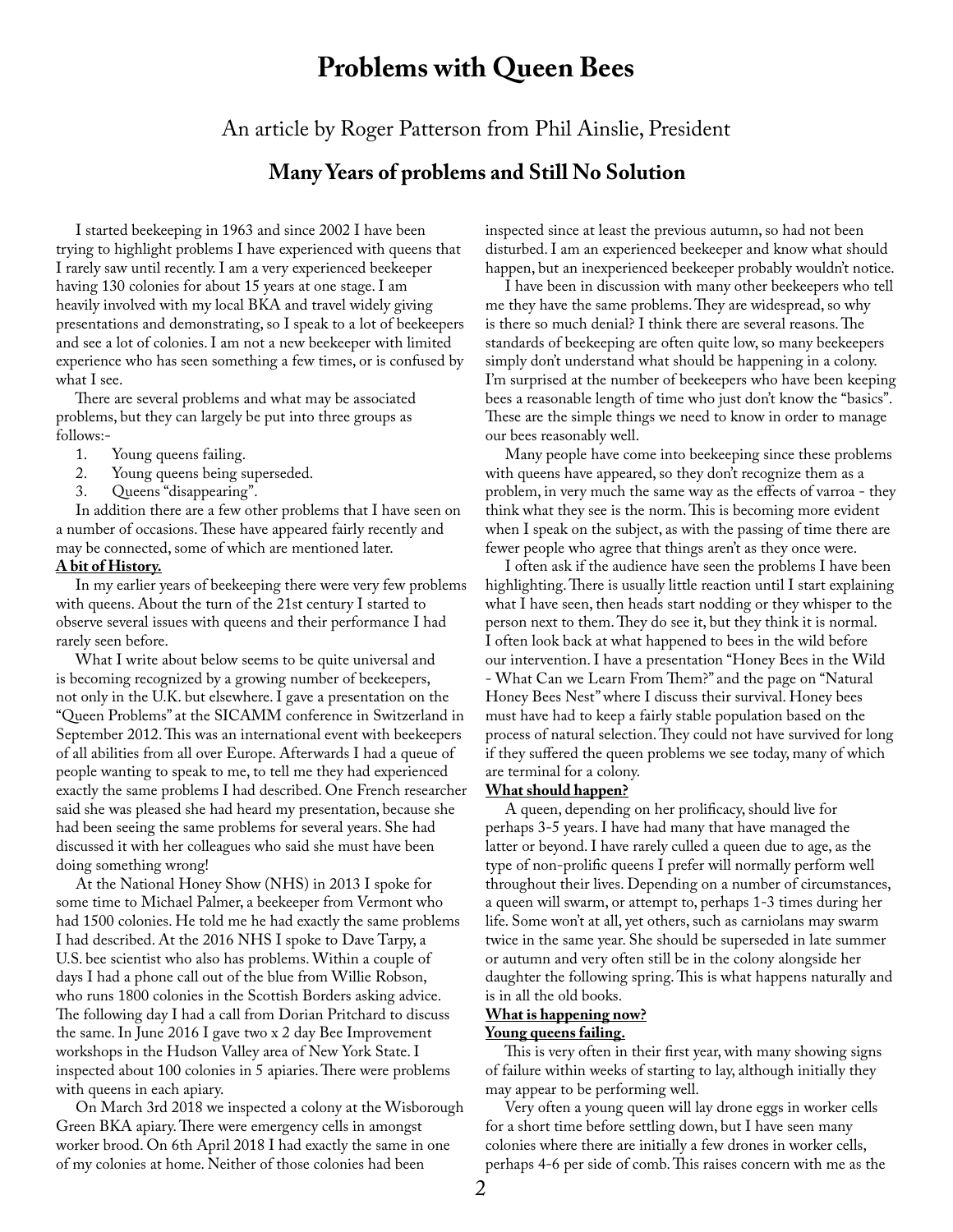numbers usually increase. I have seen as much as 25% of drones in worker cells. In one case the beekeeper, who had been keeping bees for several years, didn't recognize there was a problem. When I pointed out the single drones in worker cells he said "they are always like that"!

 Young queens that are performing well should lay the correct number of eggs compared to the size of the colony, the time of year and the amount of food available.

 If you see a full colony in the summer during a nectar flow and the queen is only laying on perhaps 2-4 frames, with the brood scattered, or the pattern of eggs is poor, when at the last inspection all appeared to be well, with brood across the box, then you know the queen is failing.

 In my experience, once you first see the above, the queen usually only lasts about 6 weeks before being superseded, or she "disappears".

#### **Young queens being superseded.**

 This is often in their first year and I have regularly seen supersedure cells started before the young queen's first brood is sealed. Very often the brood appears to be good to my eye. The cutting out of these cells usually results in others being built and, if continued, my experience is the queen will usually fail or "disappear" in about 6 weeks.

 Supersedure cells can be built anywhere on the frame or comb, not always on the face as we are often told. I find they are very often on the periphery of the brood nest and on several occasions I have seen them on combs with no brood on. Individually, supersedure cells look like swarm cells, but you can determine them by the quantity. I have a saying of "usually one, often two and occasionally three". Any more than that and they are likely to be swarm cells.

 Colonies will swarm on supersedure cells and this is a major problem, especially if there is only one that is on a comb towards the outside of the brood box that has been missed, or you haven't gone that far because you haven't seen any queen cells, so aren't expecting any. On many occasions I have had a call from a beekeeper saying they have had a colony swarm that haven't got any queen cells. I advise inspecting the colony fully, lightly shaking the bees off frames, which often reveals one or more sealed supersedure cells.

 When young queens are introduced into a full colony the bees will often build supersedure cells, especially if they are introduced to a colony where the previous queen was laying well. This is common where they were mated in mini-nucs or have been banked for some time. In these cases I assume the bees realize the queen isn't up to speed, so try to replace her. The removal of these supersedure cells usually allows the colony to settle down. This is not what I'm indicating, as this is usually overcome when the queen comes into lay fully.

#### **Queens "disappearing".**

 This is odd, as there seems to be no sensible explanation. I clip my queens and normally do 14 day inspections. At the Wisborough Green BKA teaching apiary we meet every 10 or 11 days. Good records are kept. You can inspect a colony and find no problems, with no supersedure cells and no problem with the quantity or visual quality of the brood. At the next inspection you can find the queen will have stopped laying instantly, but in about 50% of cases there will be emergency cells, the other 50%, nothing. A check on the age of the brood very rarely suggests the

queen may have been damaged at the previous inspection.

 The lack of emergency cells may be significant as it suggests the queen has gone off lay, but stayed in the colony for several days, so there are no larvae young enough to be converted into emergency cells. This is one reason I think there might be some "interference" with pheromones (see below) as there are other unexplained things happening that are possibly pheromone related.

#### **Other issues**

 At one time a prime swarm could be collected, hived and left for the rest of the season to build up with little attention, as it would naturally. Prime swarms would usually have a fertile queen that would last at least until the end of the season, when perhaps she may be superseded. Currently there are many more prime swarms with virgin queens in than there used to be. Very often those swarms with fertile queens will have the queen superseded or she will fail soon after hiving, with drone laying being a major problem. I believe the former may be caused by the colony swarming on an emergency cell, where perhaps the queen has "disappeared", the latter where a colony has swarmed on a supersedure cell and the queen that has gone with the swarm has soon failed.

 There are many reports of "queenless swarms". I suspect there is a queen there, but she has already stopped laying before swarming and doesn't come into lay again. Why does she not lay? Is it a physical problem or do the bees not get the message that she needs feeding more?

 In late July 2016 a local beginner had a colony that had become queenless. It had been queenless for some time, so I found two large swarms for him. As it was late in the season I hived them together by running them into the queenless hive. We put a board in front of the hive and chucked both swarms out together. At the same time another member wanted a queen to requeen a bad tempered colony, as a short term measure. I picked one of the queens from the bees that were running up the board and introduced to the bad tempered hive, leaving the second queen to head the two swarms and queenless colony. Although both queens survived, they both failed.

 **Queen introduction** is nowhere near as simple as it once was. At one time you could take a queen out of a colony, put another queen in a cardboard matchbox or a queen cage with 3-4 workers and place her in the colony immediately. If you went back 24 hours later you could release her, or she would have been released by the bees and there would be no further problems. It was almost unheard of to see emergency or supersedure cells a few days later as is now often the case. For some strange reason some colonies refuse to be requeened. On many occasions I have tried several queens, queen cells, combs of eggs and larvae and they flatly refuse to accept any opportunity of a queen.

 On several occasions I have seen both swarm and emergency cells in a colony at the same time. Unless there has been a manipulation by the beekeeper, such as the queen and some swarm cells removed, this shouldn't happen. Surely the worker bees are getting conflicting messages.

 In the past a test comb was very reliable, but in the last few years I have come across several instances where the colony is clearly queenless and they won't build emergency cells (or accept queen cells).

 At an apiary meeting of the Wisborough Green BKA on Wednesday 25th June 2014 we inspected 28 colonies and 10 of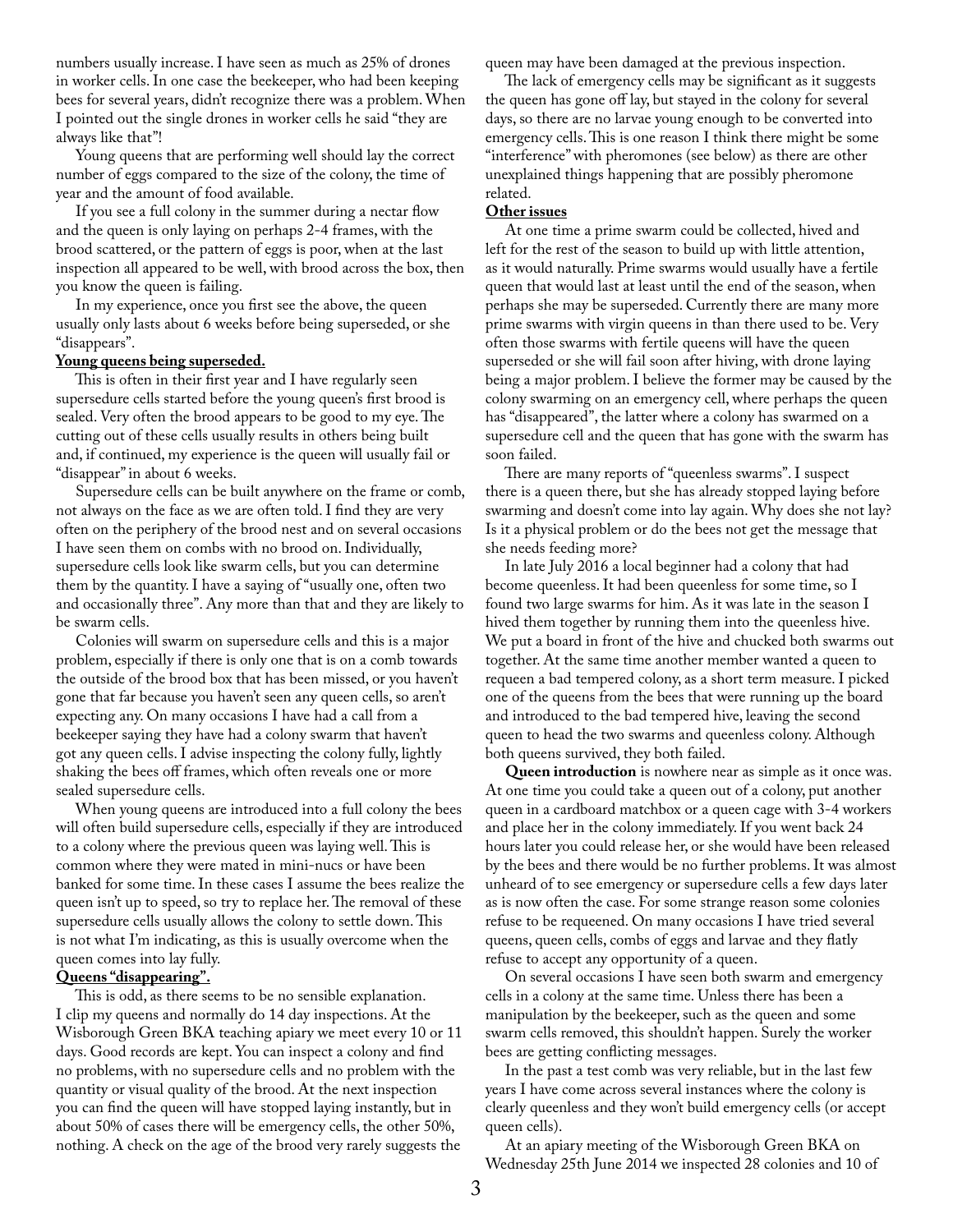them had at least one of the problems I mention above. Several colonies had queens laying, yet there were emergency cells in the colonies. The following day I inspected another and found that had a problem too. This is not a small sample and within shouting distance of 40% of colonies with problems. This is not normal.

 There is absolutely no doubt in my mind there are problems and at a guess there may be several causes. The really sad part is that despite there being widespread problems, nobody seems to want to do anything about it. It has been suggested the lack of historical information is the issue, but there are parts of the world where I don't believe there are problems, so there may be a natural control population. In my opinion there is an excellent opportunity for a research establishment to do some meaningful research that may help all beekeepers. I probably know more than anyone on the subject and I would be more than willing to help.

 I don't know how many times I have heard that queens aren't getting mated properly because of bad weather. In my experience the same problems arise when the weather is good, but these people don't have an answer for that. I don't think we understand enough about mating in general to make sweeping statements like this. I understand that all bees are capable of forming drone assemblies, but only the native bee Amm is capable of what is called Apiary Vicinity Mating (AVM), so perhaps the answer might be to use native bees.

 The success rate of getting a queen mated has reduced considerably. At one time, once you saw a queen cell that had been vacated you could leave a colony for 2-3 weeks and when you went back there was usually good brood. The usual answer if a colony becomes queenless after emergence is the "birds" took them on their mating flights. I'm not buying that one. I think it may happen in a very small number of cases, but not at the rate it is now. Just think of the number of bees there are likely to be on the wing when a queen goes out to mate. The mathematical chances of a queen being taken are very low. I strongly suggest everyone looks at the wings of virgin queens, as there are now a significant number that emerge with deformed wings. This varies from tiny stubs to almost full wings that are crumpled at the tips. I think they may emerge from the hive to mate, but don't get airborne. This suggests a possible virus problem, so perhaps we should look in that area.

#### **What are the reasons?**

 I am an engineer by trade, not a scientist, so I will try to leave the answers to others. Amongst the more sensible suggestions that have been made to me, though not in any order are:-

- **Chemicals**. That are administered both inside and outside the hive.
- **Disease**. Varroa and associated viruses and queens infected with nosema. Unless the nosema is Nosema ceranae, I think this is doubtful, as we have always had Nosema apis and we never used to have the problems.
- **Bad beekeeping.** Good beekeepers have the problems and there have always been bad beekeepers.
- The weather. This always gets the blame, probably because it's an easy answer, but queens are still failing when they get mated in good weather. In West Sussex we had a very good summer, but we still had the problems an at the same rate.
- **Mobile telephone masts**. I think these may be too quickly dismissed by some.
- **Inbreeding.** There are several locations where there are

small closed populations. Some are regularly monitored and there are few problems. Bearing in mind the density of colonies in most locations and we are told there are drones from 200-250 colonies in many Drone Assemblies, I think inbreeding is extremely unlikely. Poor drone quality. We know that drones that have been parasitized by varroa and subject to some chemicals have a lower sperm count. Drone culling and the reduction of feral colonies is blamed by some, but I think there are still enough drones. When I give my presentation there is usually a point made by someone that drone culling is to blame. I then ask how may attendees cull drones and it is usually well below 10%. This is little different than the number of beekeepers dropping by 10%, so it isn't an issue.

#### **Some of my guesswork.**

 By speaking to local beekeepers, it seems there is a possibility that the increase in viruses may be an issue, especially if queens are heavily infected. Perhaps infection is through their larval or adult feeding, or during mating where viruses may be transmitted by drones.

 I am an observant beekeeper and with my engineer's mentality I use a bit of logic. What follows is something I have been thinking about for some time. I must stress it is no more than a non - scientific theory, but please feel free to pick as many holes in it as you like.

 Many of the problems could be pheromone related. I have done no reading on them, but with my practical engineers mind I see a pheromone as a substance that is made up of a number of components, each one having a different percentage of the whole. I'm guessing that if one or more components has a different amount than it should have, or is missing, it gives a different message to the worker bees.

 Pheromones are chemicals and chemicals can be altered, something we all know from our school science lessons. My thinking is there may be some sort of "interference" with the pheromones, perhaps with chemicals that are coming in from outside the hive, or those administered to the colony. If that modifies the pheromone it may give the wrong message to the worker bees. I hope I explain myself adequately.

 If the above is close to being a possibility, it may explain some of the things that are happening with queens.

The queen is normally fed by the workers, presumably because she is producing a pheromone, so they recognize her as a queen. If the pheromone changes, so they don't recognize her as a queen, could the bees not feed her, so she starves, hence what I see as "disappearing"?.

- If the pheromone changes slowly the queen presumably gets fed progressively less food, so her egg laying reduces and why she appears to be failing.
- If the pheromone reduces, could it be why the colony build supersedure cells? When queens are fed they receive queen substance. If that is at a low level ittriggers off the laying of eggs in queen cups.
- Where I have noticed less success with queen introduction, or where recently introduced queens are quickly superseded, are the pheromones already reducing and the queen would have been superseded if left in the original colony?
- I'm baffled by swarm and emergency cells in the same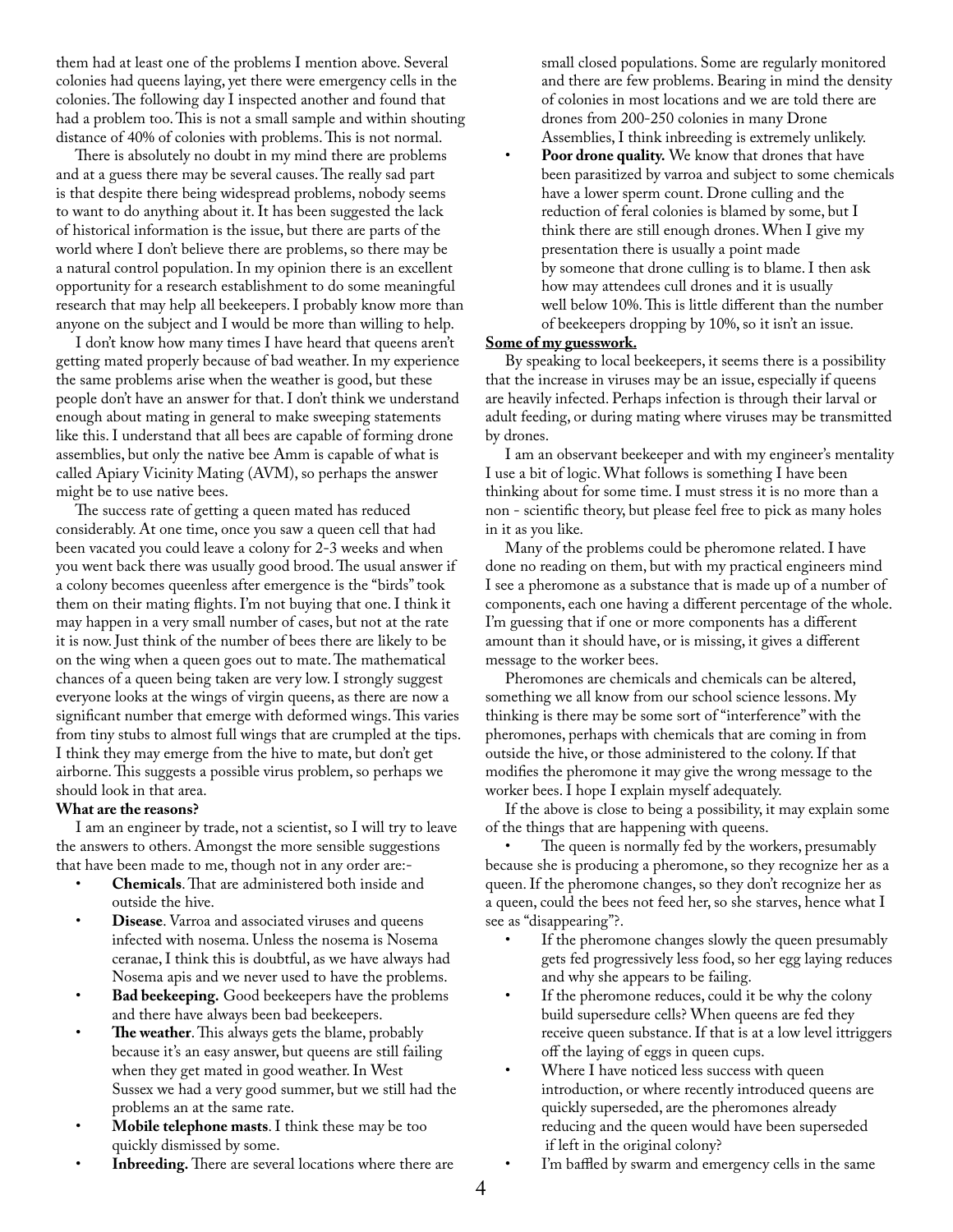colony, because there is a different message being given to the workers. I haven't thought too much about that yet.I accept the above is conjecture, but in the absence of any other explanation, let's chuck it in the pot with everything else. One thing is for sure and that is it's a better bet than keep blaming the weather and birds!

 I know this won't affect all beekeepers, but here is another suggestion. In a natural bees nest there are usually holes in combs. I reckon these are created by bees to improve communication and travel around the colony. My guess is that queens use these to get around the hive to spread footprint pheromone and give more bees the chance of taking queen substance. Many beekeepers use large frames and discard those with holes in. An increasing number are now using plastic foundation that bees can't chew holes in. Does this allow the queen to spend a long time, perhaps an hour or so on one large surface, preventing a free flow of chemical messages, so bees on combs where the queen has been absent for some time may think their queen is failing? **Why has there been little or no progress?**

 I have tried desperately hard to make beekeepers aware of the above problems over a long time and I have become very frustrated at the lack of progress. I have tried to highlight them, but I have experienced negative reactions from people in influential positions who I think should know better. Quite frankly some simply don't believe me and dismiss what I tell them that I have seen with my own eyes. I have come to suspect that some well known beekeepers may not be as knowledgeable or observant as their status in beekeeping suggests. The cynic in me wonders how often they inspect their own bees or if they understand what they are seeing.

 On several occasions I have been told by beekeepers they didn't have a problem, but when I ask to look at their bees, I often see some. As always, when some people don't know much about a subject they rubbish it, ignore it or try to discredit it. I have been asked to provide proof there were previously no problems, but who records things when they go well?

 The negativity or lack of knowledge of some beekeepers probably has a bearing on it. I have been openly told that the reason I have problems is because I'm a bad beekeeper, which I find unhelpful and offensive. I am doing the same as I have for 50 years and I'm more than happy to inspect colonies in front of anyone.

#### **What can be done?**

 I think beekeepers can do quite a bit on their own, but it needs to be in an organised way, not a scattergun approach. I am not a biologist and know little about anatomy of bees, but I think beekeepers who have an interest in microscopy can dissect queens to study spermatheca and ovaries. If there is variation from the normal healthy organs this could provide data for researchers to take further. Starting in 2015 we are doing that in West Sussex BKA, but unfortunately the microscopist moved to Norfolk and was unable to continue.

 I am out of my depth already, but my hope is that any abnormalities could be tested for diseases, viruses, poor sperm, etc.

 My thinking is that queens in fairly high numbers are easy to produce during the summer, so could be used in a number of ways, as virgin and fertile queens. I am prepared to do this myself and I think I know a number of queen rearers throughout the country who would also be prepared to provide material.

 There are a number of locations that are still varroa free and to the best of my knowledge have no problems, so queens reared there could also be tested to see if they have problems.

 I have some good news on this! There has been some research work done in Canada. See here. I'm pleased that it shows there really are problems and they aren't just confined to my hives as some people think. It might also show that I'm not a bad beekeeper after all.

#### *Roger Patterson.*



*Picture by Dan Eudy*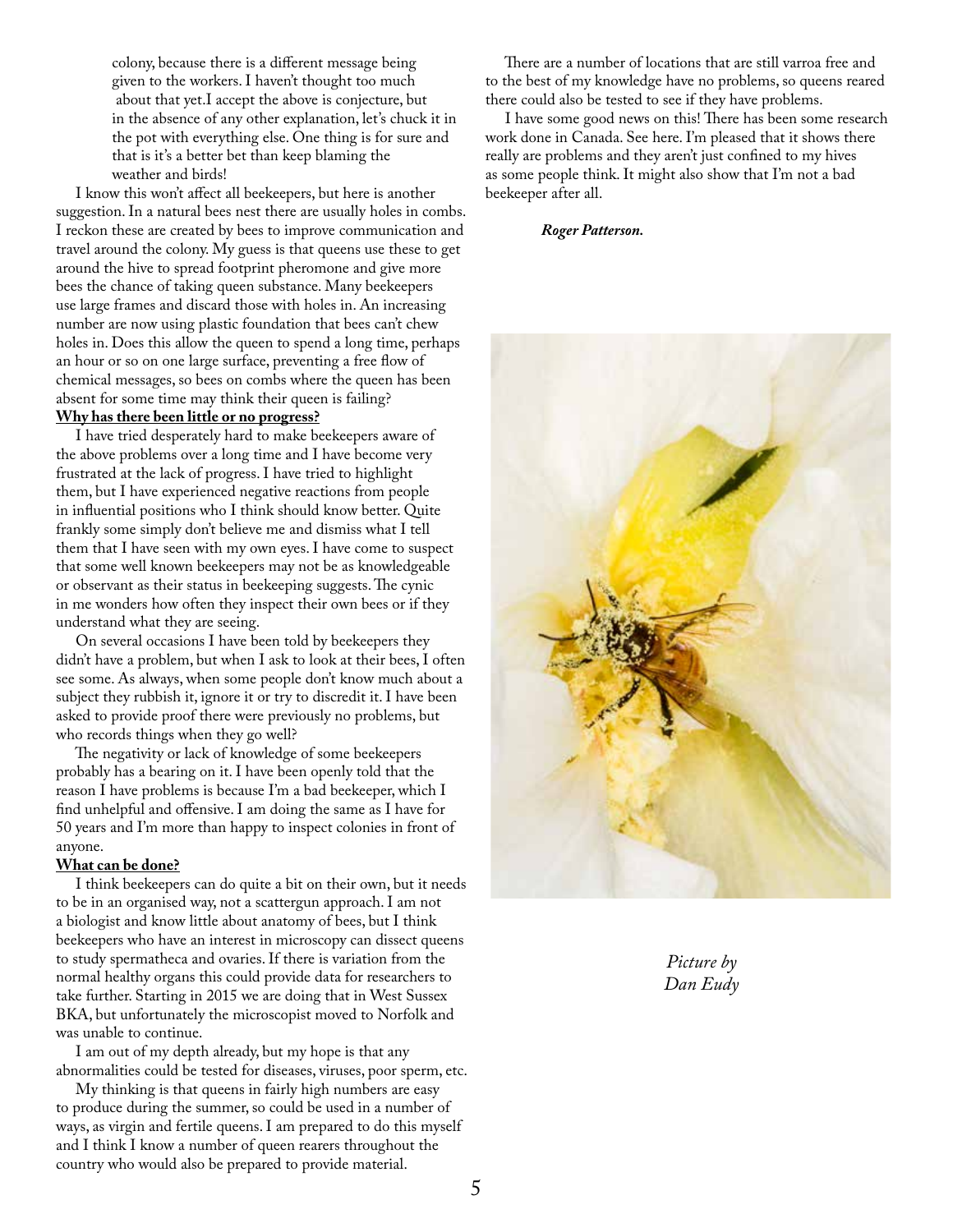#### **Williamson County Area Beekeeping Association Meeting Summary - August 20th, 2019 meeting.**

The meeting was opened by Phil Ainslie, President, at 7 pm.

#### President's Announcements

1. William Jenke has bee hives and equipment for sale. He has decided to sell his hives since developing a severe reaction to bee stings. More information can be found on the WCABA website, under "MarketPlace."

2. Bee Buzz will be at Rudy's BBQ, at the IH35 location, in Round Rock from 2 pm -4pm. This is an informal, come and go, meeting to talk about any aspect of bees that you please. The meetings will be on the Sunday following the monthly WCABA meeting.

3.The WCABA is still in need of mentors to support our members. You can get more information from the WCABA website under "Mentor/Mentee program".

4. The next meeting will be the honsey tasting and judging. Participation is encouraged. Jimmy Oakly has a supply of small jars for the tasting, and larger jars for the Texas state fair.

Beekeeping 101 - A splendor of ice cream and toppings, which was well presented by Matt Lundren. General socializing occurred with vigor.

Beekeeping 102 - A lively, and information, question and answer time. The panel comprised of Phil Ainslee, Jimmie Oakley, Alaine Heivilin and John Hibbard.

Door Prizes. -9 lucky winners ( John Hibbard was one the prize winners. It was noted that he called his numbers out prior to his number being drawn !! )

Members Present:- 64

From the floor :- Butch Miller is in needs of someone to go and look at his hives, and provide feedback. He lives East of IH 35.

Mark on your calendar - October, 5th - Fall Garden Fest in Hutto. Speakers from the National Plant Society, and many more. Go visit and discover more plants that your bees will love.

The meeting was closed early, 8.35 pm by Phil Ainslie, President. The next meeting will be held on **Tuesday September 24th** at the Georgetown Library.

Gillian Mattinson. Secretary, W.C.A.B.A.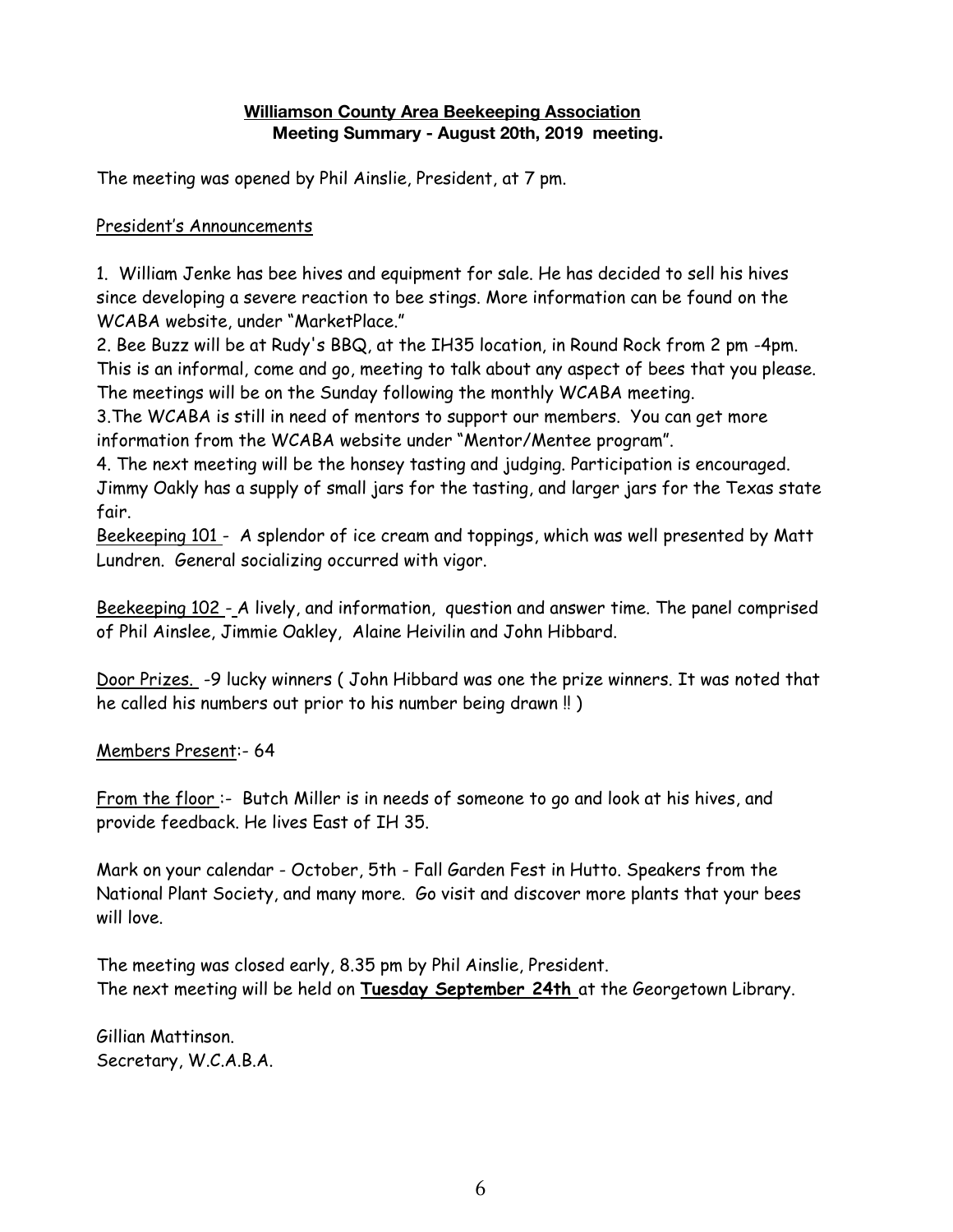### WCABA Honey Tasting & Judging

 Everyone is **welcome** to join in the festivities to celebrate National Honey Month at our September meeting. We will have a big honey tasting and also honey judging for honey going to the State Fair in Dallas.

 The club's extracting equipment has been very busy this year and reports are that much honey has been extracted, so if you have extracted honey this year you are encouraged to bring a baby food size container of your best to see how it stacks up against the other club members participating in the "Tasters Choice" competition. It's all for fun and you might be a winner.

 Honey going to the State Fair for display in the Texas Beekeepers Association Honey Booth needs to be in a 2-pound glass jar with a metal cap and can contain your label already affixed.

I encourage you to bring your honey and help make this a fun and memorable event.

Thx. Jimmie Oakley - Event Coordinator

#### LINE UP DISPLAYED AT THE STATE FAIR OF TEXAS LAST YEAR



#### TASTER'S CHOICE



SUBMIT TASTE VOTE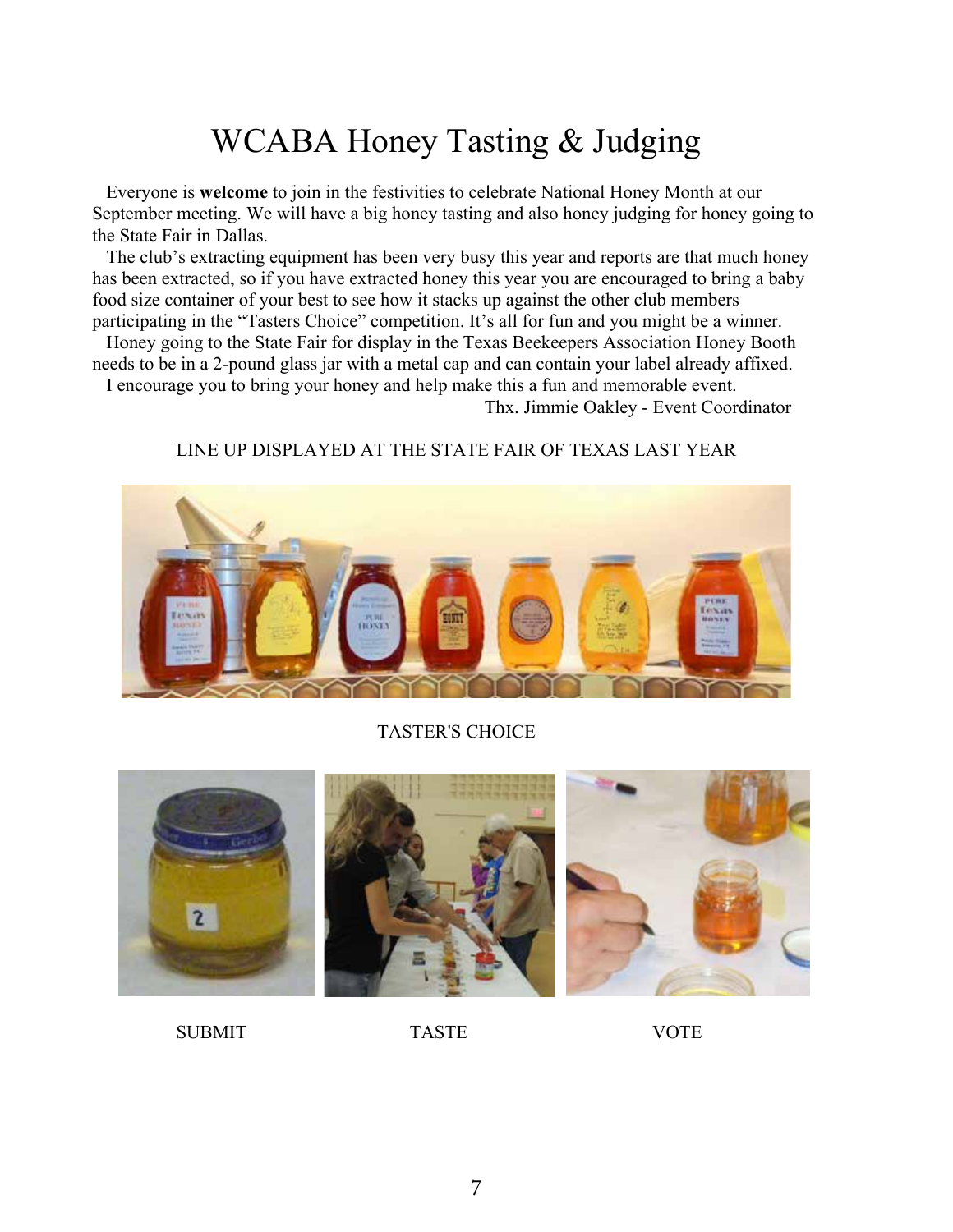### Scholarship Beekeepers Make Fall Splits and Requeen

 The WCABA Scholarship Program recipients have reached another milestone in their Program for this year. After completing the four-week summer mite treatment regimen with Apiguard (thymol gel), and they have successfully divided their colony using the vertical hive splitting technique taught by Randy Oakley at the WCABA meeting in July of this year.

 The process calls for the creation of a "piggyback" nuc in the top box of the hive at the end of summer after honey has been extracted, treatment administered, and the colony is coming out the summer dearth and into the fall honey flow.



*Nuc consist of 3 frames of brood, plus frames of pollen and honey and a feeder*

This was accomplished on the last Thursday in August when everyone met at the Georgetown Heritage Garden. Each recipient worked through their hive, pulling up fames of brood, pollen, and honey from the brood chamber to assemble the nucleus hive, shaking off all the adhering bees into the bottom box to assure the queen stayed with the original hive. The nuc was then placed above a queen excluder to allow the nurse bees to come up and cover the relocated brood frames. Sugar syrup and pollen supplement was added to nourish the

newly established nuc. Finally, a new caged queen was inserted into the top box, protected with "Gorilla Tape", to be liberated later. This would allow the bees to preview her "queen scent" sooner than later and hopefully help hold bees in the top box.

 The first Thursday in September the youngsters were back at the Heritage Garden to check the piggyback nuc for queen cells and pull the tape from the queen cage to allow the introduction process to begin. The queen excluder was removed and replaced by a double screened bottom board that separates the bees in the nuc from those in the original hive.



*One week later the excluder is pulled... ...and replaced with a double screened divider*



*Randy Oakley & Bailey Brett assess hive resources to make Piggyback split*



*Nuc is "piggybacked" on top of original hive above a queen excluder*

The double screen allows the heat for the bottom box to be shared with the nuc. The double screened bottom was attached to the nuc hive with staples and the rear entrance was opened to allow access opposite from the forward-facing entrance of the bottom box. In theory the old field bees will fly out the back entrance the next day and return to the hive below. This would leave only nurse bees and house bees in the piggyback nuc which are more accepting of a new queen.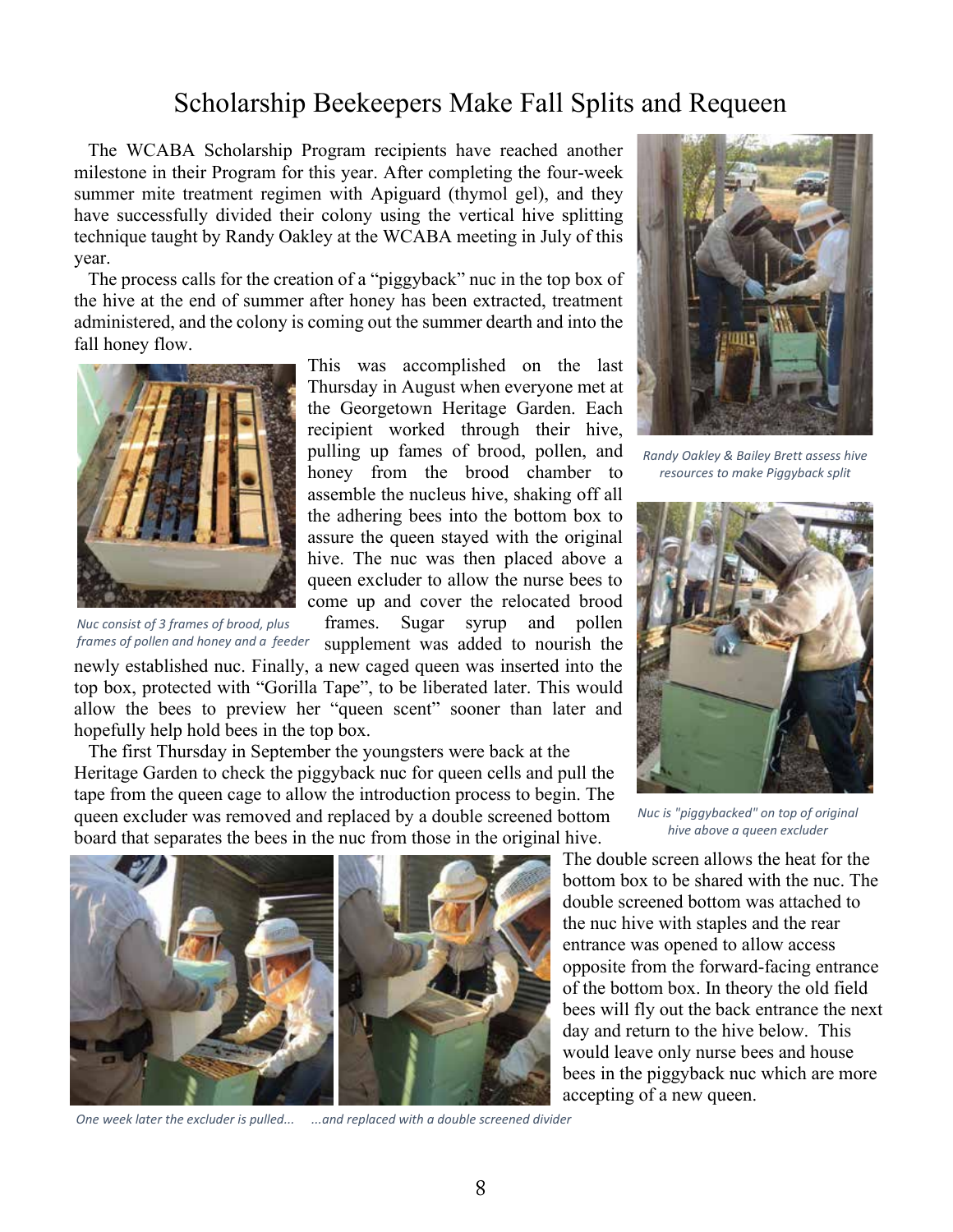

*Eli Crozier and Randy Oakley have set apart his hive in preparation for making up the "piggyback" nuc*

*Reece Brett finds a nice frame of brood for his hive split as Eli Crozier observes in the background*



*Quinn Bramwell feeds the piggyback nuc on his hive*



*Randy places a caged queen in Quinn's piggyback nuc*



*Scholarship recipients look satisfied with a job well done !!*

 The schedule calls for the scholarship recipients to return again in two weeks to look for the new queen (with green mark), check for eggs, access the brood pattern, and determine the level of stores in the hive, and feed syrup if necessary.

 Routine checking and maintenance will continue till later in the fall (November) when another sampling of the bees for mites (alcohol wash) will be taken to determine if another mite treatment will be necessary, this time with Formic Pro (formic acid), to get the bees through the winter months and into spring.

 Another treatment option would be the Oxalic Acid drench or vaporization method in January when the hive is almost broodless and most mites are exposed. \* Jimmie Oakley – Scholarship Committee Chair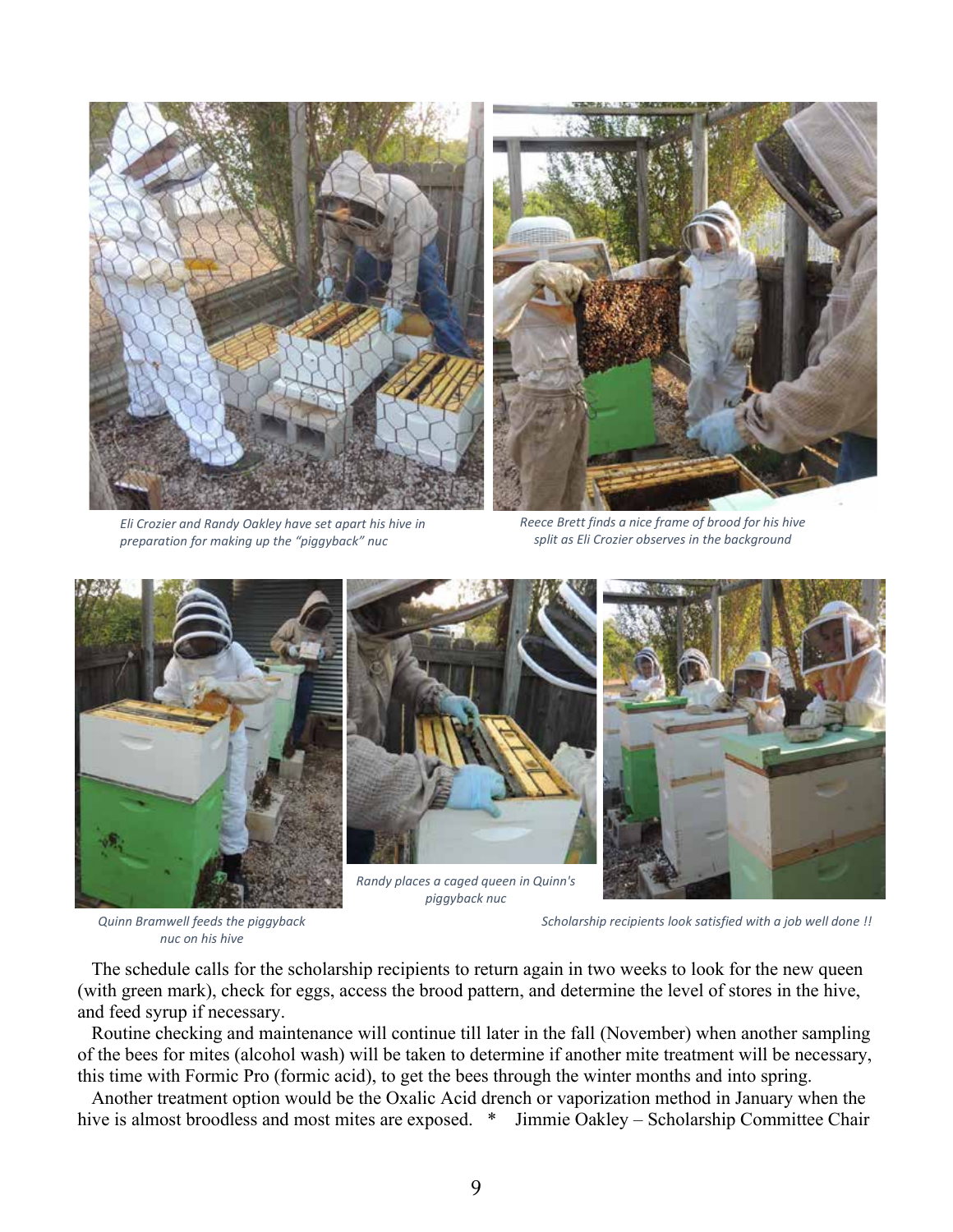### **How to Treat Wax Moths**

*from BeeKeepClub*



 Honeybee colonies face a great number of threats in their beehives. The wax moth is one of the many pests that can cause damage to bee colonies. There are two types of wax moths: the lesser wax moth and the greater wax moth. Both have similar methods of causing trouble in a beehive. The greater wax moth is more prevalent in beekeeping regions, and causes more damage than the lesser wax moth.

 When a wax moth enters a beehive, the bees will generally attack and kill it. In cold weather, bees may leave entrances unguarded and cluster deep in the hive. This is when wax moths get a chance to enter the hive and lay eggs. The wax moth itself is of no problem to bees, but its larvae are the destructive agent.

 In this article we will discuss how to treat wax moths in beehives, but first, let us take a look at the wax moth itself.

#### **What are Wax Moths?**

 Wax moths are insects that prey on honeybee larvae. They enter the hive through upper entrances and spaces in the exterior of the hive. Wax moths can fly in cooler temperatures than bees. They mate and lay eggs in the night.

 A wax moth infestation of an apiary or beehives is terrible news for beekeepers. Wax moth larvae prefer comb that has been used by brood and has contained pollen in the past. It is also important to note that the wax moth larvae can live on beeswax alone. They are thus a problem in honey supers as well.

 The lifecycle of wax moths is heavily influenced by climatic conditions, especially temperatures. It starts with an adult wax moth laying fertile eggs in a beehive. The greater wax moth female lays up to 800 eggs while the lesser wax moth lays up to 300 eggs. After a few days, the eggs hatch and wax moth larvae emerge. At warm temperatures, the eggs can hatch in 3-5 days. In cold temperatures, it can take up to a month before the eggs hatch.

 The larvae feed on beeswax and other material in the hive. It makes tunnels in honeycomb and releases a sticky web-like substance. Individual larvae then spins a cocoon around itself and enters the pupa stage. The wax moth pupa then molts into its adult stage. The pupa stage lasts 3-8 days in warm climates. In cold regions, it can take up to 2 months. Adult wax moths mate and the female then lays eggs in a beehive to repeat the cycle.

#### **Things to note:**

- Wax moth larvae take around 19 days to develop into the pupa stage in warm climates. In cold areas, it can take up to 5 months.
- Adult wax moths only feed on liquids for their entire lifetime. Rotting fruit, nectar from flowers and pollen are favorite foods for adult wax moths.
- Adult wax moth males have a lifespan of 21 days. Females live for 12 days. The males use a combination of ultrasound signals and pheromones to attract females.

#### **Symptoms of a Larger Problem**

 Wax moth infestations are a symptom of an underlying problem. This is because the honeybee colony must be weak for a wax moth infestation to take root. Even after getting rid of wax moths in the beehive, you must identify and address the underlying problem with the beehive or honeybee colony. The measures you take against a wax moth infestation and their effectiveness are affected by the time that lapses between the start of the infestation and your intervention.

 There are various ways of preventing wax moth infestations and clearing them from beehives as will be detailed in this article.

#### **How do Wax Moths Affect Beehives?**



 Wax moths lay eggs in spaces and cracks unreachable by bees. When the eggs hatch, the wax moth larvae burrows through brood comb. They eat beeswax and honeybee larvae cocoons left behind when the bee larvae matures into an adult bee. The moth larvae also consume bee feces and bee cocoon silk. Furthermore, wax moth larvae release a sticky substance that bees cannot remove from the comb.

 An even worse effect of the sticky substance that wax moth larvae secrete, is trapping adult bees in their cells. The bees become unable to leave their cells and die in place. These adult bees are later removed by worker bees. This has the general effect of lowering the adult bee population in the honeybee colony.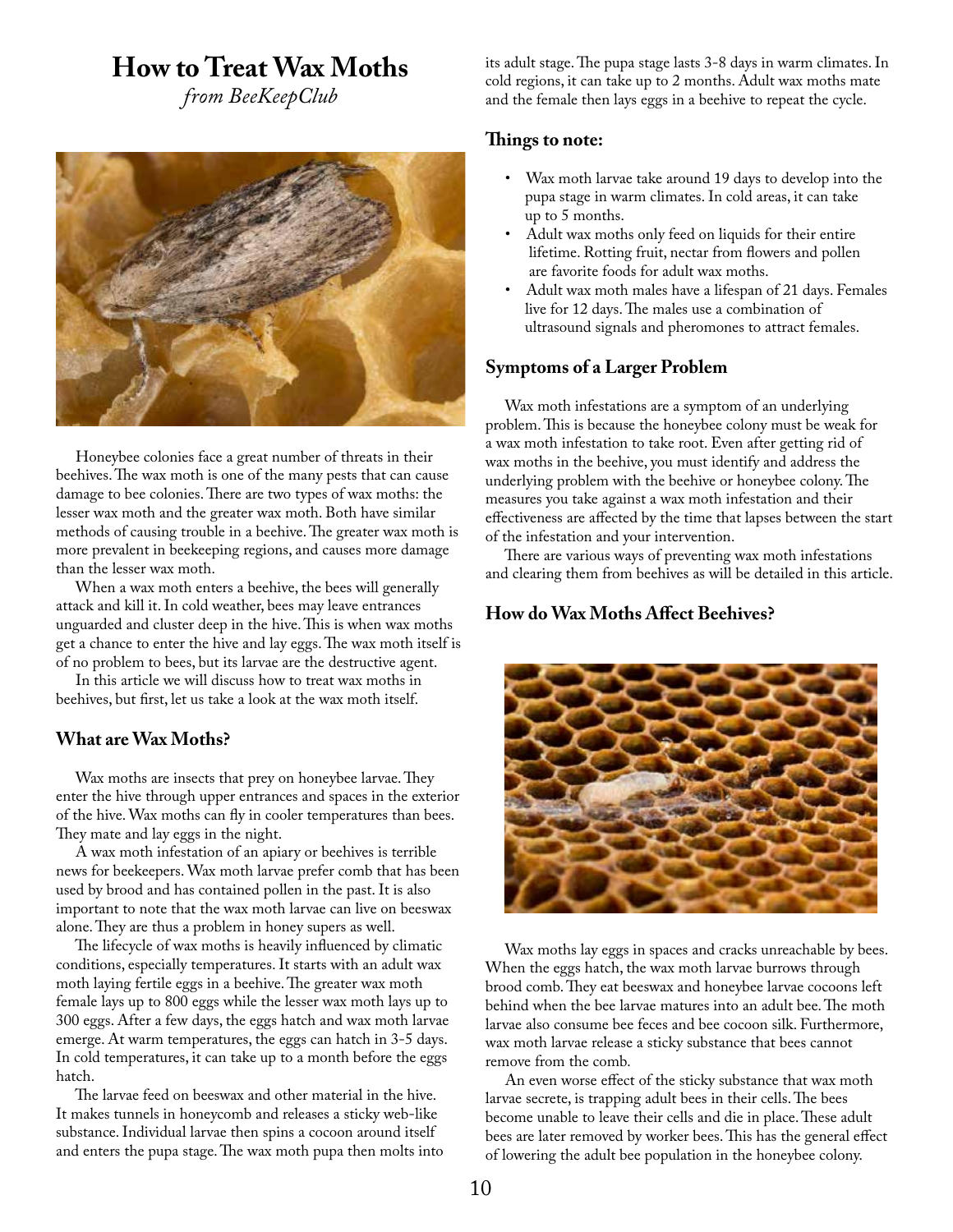Ultimately, the wax moth larvae makes brood comb unusable by bees. The moths cause a reduction in the entire population of the honeybee colony. The colony gets weakened and vulnerable to other pests, parasites and predators.

 The larvae of wax moths are very mobile. They may move from one hive to a next one in some cases. Older wax moth larvae are grayish in color and can be as long as 28mm. The larvae eat away at the wooden surfaces of the beehive in a wavy pattern to create a cocooning space. This causes the structural integrity of the hive to deteriorate. The larval stage of the wax moth lasts approximately 19 days in warm weather.

#### **Wax Moth Control in Stored Supers**

Stored honey supers may attract wax moths. The moths lay eggs in the supers and their larvae feed on the beeswax in the supers. This damages the stored comb in the supers as well as the wood used to make the super boxes. Wax moth control in supers is done by freezing and applying a Bacillus Thuringiensis (Bt) solution, ParadiChloroBenzene crystals or Para-Moth.

 Freezing frames of honey supers before final storage kills eggs and larvae of wax moths. The box can then be treated using a solution of Bacillus Thuringiensis to prevent later infestation by wax moths.

 The Bacillus Thuringiensis kills larvae of wax moths. It does not affect adults much and has no known effect on their eggs. The larvae are the destructive stage of wax moths, and killing larvae is enough to protect stored honey supers.

 Beekeepers may also use Paradichlorobenzene crystals to kill moths and their larvae. The crystals are placed in the stored honey super boxes. A newspaper or other light material can be used to hold the crystals in the super boxes. Airing stored super boxes with Paradichlorobenzene is necessary before re-stacking them onto your beehives.

#### **Using Para-Moth**



Mann Lake DC130 Para-Moth Wax Moth Control Canister, 1-Pound

 Para-Moth is a commercially sold powder product for wax moth control in stored supers. It is manufactured by Mann Lake. Six tablespoons of the Para-Moth solution are placed on a paper plate in the middle of stacked beehive boxes. Each stack is recommended to be five deep beehive boxes or six medium sized beehive boxes. The stack is covered using a tarp or other appropriate weatherproof cover. You should air the beehive boxes before use, after you've taken them out of storage.

#### **Preventative Measures**

 Wax moths love dark spaces. Storing your honey supers where light enters them helps to prevent wax moths from making a home in them. You could also wrap the boxes with clear paper as an additional measure to keep out wax moths. Storing honey super boxes in outside sheds where they will freeze in winter is very effective for wax moth control in stored supers.

#### **How to Get Rid of Wax Moths in Beehives**

 Freezing and burning are two sure ways to clear wax moths from your beehive once they have infested it. Both methods are effective and easy to carry out. Wax moth eggs and larvae cannot survive extremely cold temperatures.

 In your beehive inspection, look out for signs of wax moth infestation. This involves checking brood comb for wax moth larvae, the sticky webbing they leave behind, burrows and tunnels in wax, and dark droppings at the bottom of the hive. If you are using a screened bottom board, check for dark wax moth larvae droppings under the hive.

 Remove infested brood frames from the beehive immediately. Put the frames in a plastic bag and freeze them. Five hours in the freezer are enough to kill all wax moth larvae. As a precautionary move, you may leave the frames in the freezer for up to two days. Make sure your freezer temperature is at or below 20º Fahrenheit (-6.67º Celsius).

 After freezing the frames, use a knife to scrape fecal matter and damaged comb from the beehive frames. Using a pair of rubber gloves, remove any wax worms and webbing that may be on the comb or frames. You should then inspect the hive for further infestation before putting the brood frames back in the beehive.

 With heavy wax moth infestations, it is better to burn the affected comb. Remove the affected comb with wax moth larvae in it and burn it some distance away from the hive. You may reuse the frames if they pass visual inspection for moth eggs and larvae.

#### **How to Prevent Wax Moths in Beehives**

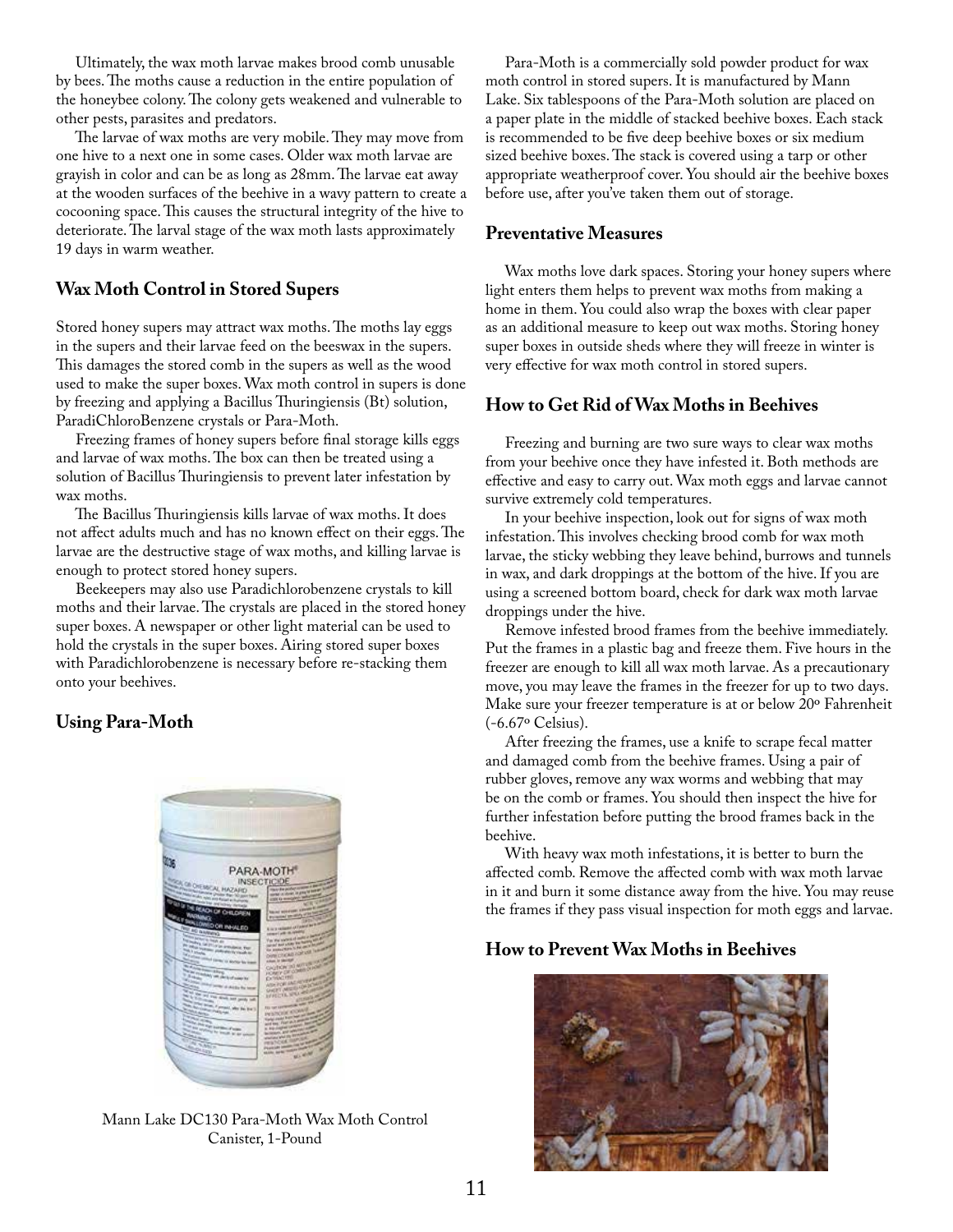The size of beehive you have and the size of the honeybee colony occupying it are critical factors in wax moth prevention and control. For small honey bee colonies, it is advised that beekeepers remove some boxes. This leaves just the right amount of space that bees can regularly and effectively guard. Too much space leaves some areas of the beehive unwatched by bees. Wax moths then find easy life inside the beehive. As your honeybee colony gains strength, you may add more boxes as appropriate.

 The practice of removing honey supers from beehives in winter is useful to prevent bees feeding on the honey. It also leaves less space for bees to guard. Remove honey supers late in winter and store them outside to freeze over if possible.

 Preventing wax moth infestations of your beehives is important. It avoids losses suffered even with minor wax moth infestations. Proper hive hygiene is the first step in preventing wax moth infestations. Remove wax and comb that may be lying around in hives. You should also have only the frames that bees are using in a beehive. The rest should be kept frozen or in protective bags until they are needed for use.

#### **Methods of Prevention**

 Wax moths can spread from one beehive to the entire apiary in a short period of time. Beekeepers should use one or a combination of methods to keep wax moths in check. These include:

#### 1. **Keeping a strong honeybee colony**

Strong honeybee colonies fight wax moth infestations easily. They kill the wax moth as it enters the hive. They also kill and remove wax moth larvae from the hive.

#### 2. **Use of bottom entrances only**

Beehives with entrances and holes in the upper sections are prone to wax moth infestation. Sealing upper entrances and making sure lids on beehives are properly in place prevents wax moths from entering the hive. If you must have top entrances or ventilation holes on your beehive, keep them screened to prevent wax moths entering the hive.

#### 3. **Use of wax moth traps**

Wax moths can be lured to traps specifically set out for them. The trap mimics beehive smells that draw wax moths. The moths then enter the trap and get drowned in it. A wax moth trap is effective to protect beehives and stored honey supers from infestation. A quick wax moth DIY trap is outlined below.

#### 4. **Treatment with Bacillus Thuringiensis (Bt)**

Treat your beehive boxes with a Bt solution as a preventive measure. In the absence of an infestation, this is passive protection. The bacteria kill larvae of wax moths once ingested.

#### 5. **Use foundationless frames**

Having foundation on frames that may be unused and unguarded by bees leaves the honeycomb prone to wax moth larvae. Foundationless beehive frames leave wax moth larvae with fewer honeycombs to occupy.

#### 6. **Using crystals of Paradichlorobenzene**

Place crystals of Paradichlorobenzene in your stored honey supers. They kill adult moths and deter them from entering the boxes. Wax moths may lay eggs on the outer surface of stored honey super boxes. The eggs hatch and the larvae enter the boxes through tunnels they dig in the wood. Paradichlorobenzene is effective against these larvae too. It is a great preventive measure taken with stored beehive boxes. Make sure to air the boxes for a

day or two before using them again.

#### 7. **Freezing and rotating beehive frames**

Periodic freezing of beehive frames and rotating them in use are effective against wax moths. Freezing kills wax moth larvae and eggs too. Beekeepers should also have extra beehive frames that they can rotate in the hive. You should freeze frames before storage, and store them in moth-proof bags.

#### 8. **Planting mint near beehives**

Wax moths are repelled by mint. Planting a few plants near beehives in your apiary keeps the moths away from the area and your beehives. You may also leave some branches of mint among stored beehive boxes to repel wax moths.

#### **How to Clean Beehives with Wax Moths**



 Heavy wax moth infestations require you to clean the beehive, thoroughly. After you have killed off the wax moths and their larvae, you have to remove residues they leave behind. In light infestations, remove the affected boxes from the hive together along with the affected frames.

 • Use a hive tool to scrape wax, propolis and wax moth secretions to remove them from affected beehive boxes and frames.

 • Clean the frames and beehive boxes with a solution of Clorox or bleach.

 • Spray the frames and hive box with a Bacillus Thuringiensis. This is a preventive measure against future wax moth infestations.

 • For heavy infestations, it may be necessary to take apart the beehive boxes. This gives you maximum access to spaces where wax moths may have laid eggs.

#### **Can I Extract Honey from Frames with Wax Moths?**

 Honey super frames may get infested with wax moth larvae. This can happen while the frames are in the beehive or in storage. While it is possible to extract honey from these frames, the honey should NOT be sold or consumed by humans in any way. It is popular among beekeepers to uncap the frames and put them in a place where bees will eat up the honey. This is only done after freezing the frames to kill larvae and eggs of wax moths. The bees benefit from both the honey and beeswax.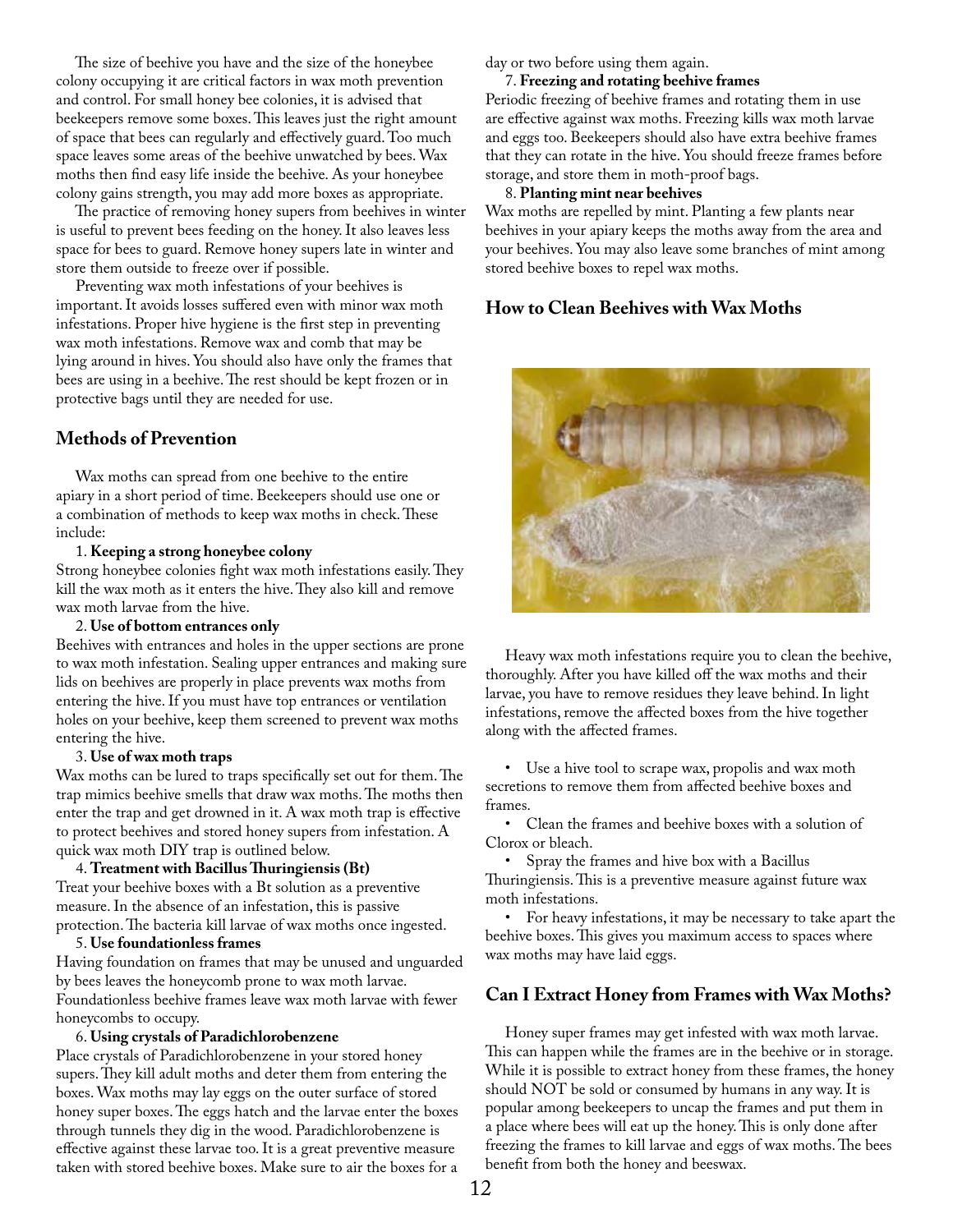#### **How to Make a Wax Moth DIY Trap**

 A wax moth trap is very effective as a first line of defending your apiary from wax moth infestation. The trap is placed near your beehives.

#### **Materials**

To make the trap, you need:

- A 2-litre plastic bottle
- Water
- A drill
- Sugar
- Vinegar
- A banana peel

#### **Steps**

- Add 1 cup of water into the bottle.
- Add ½ cup of vinegar to the water, and 1 cup of sugar.
- Cut the banana peel into pieces or strips that can enter the bottle and drop the whole peel into the bottle.
- Shake the contents well to mix them up well.
- Wait a few days for the mixture to start fermenting.
- Once fermentation starts, drill a hole measuring 1-inch under the slope on the plastic bottle's neck.
- Hang the bottle near your beehives. A nearby tree is a great location for your trap.

#### **How the Trap Works**

 The fermenting mixture in your trap mimics the scent of a beehive. Any wax moth near your beehives will be drawn to the trap. The moths enter the trap through the hole drilled into the neck of the bottle and are unable to escape. The moths eventually drop into the mixture and get drowned. This type of trap also attracts and kills bald faced hornets and some yellow jacket wasps as a bonus.

 Traps for moths and butterflies that are not specific for wax moths may come in handy when you do not have the resources to make your own wax moth trap. They are effective against a wide variety of moths and insects. The disadvantage of these traps is that they will entrap insects that you are not targeting. For beekeepers who care about nature and ecological balance, this is not an ideal outcome even as they aim to reduce wax moth populations near and around their beehives.

 **Pro Tip**: To increase the efficiency of your wax moth trap, use a light source near the trap. Light attracts moths and insects in the dark. With a light, you catch more wax moths.

#### **Commercial Wax Moth Traps**

 A commercially sold version of this DIY wax moth trap is available for purchase. It makes use of a better design of the plastic bottles and the same bait recipe. The trap is effective and easy to use for both amateur and professional beekeepers. It comes with a top that makes hanging the trap easier than the DIY trap. Other commercial wax moth traps are also available and can easily be bought online.

#### **A Final Word**

 Strong honeybee colonies are great at keeping the beehive free of wax moths. A honeybee's colony strength is based on the number of adult bees in the colony. A healthy and active queen bee is important for maintenance of bee numbers inside the hive. Weak honeybee colonies can be strengthened by supplementary feeding and being allowed to have more brood boxes.

 Wax moths are a part of the natural honeybee ecology. In the wild, wax moths are useful in cleaning up after bees. They eat the wax in absconded spaces occupied by bees. A fresh colony can then occupy the same space. In beekeeping however, wax moths cause losses in colony strength and honey yields. Beekeepers should take preventive measures to keep wax moths from infesting their apiaries. If the prevention does not work, it is important that the beekeeper knows how to treat wax moths in beehives. Use the information in this article to keep your beehives free of wax moths and your colonies strong and healthy.



*Skep from Dick Count's collection. Picture by Dan Eudy*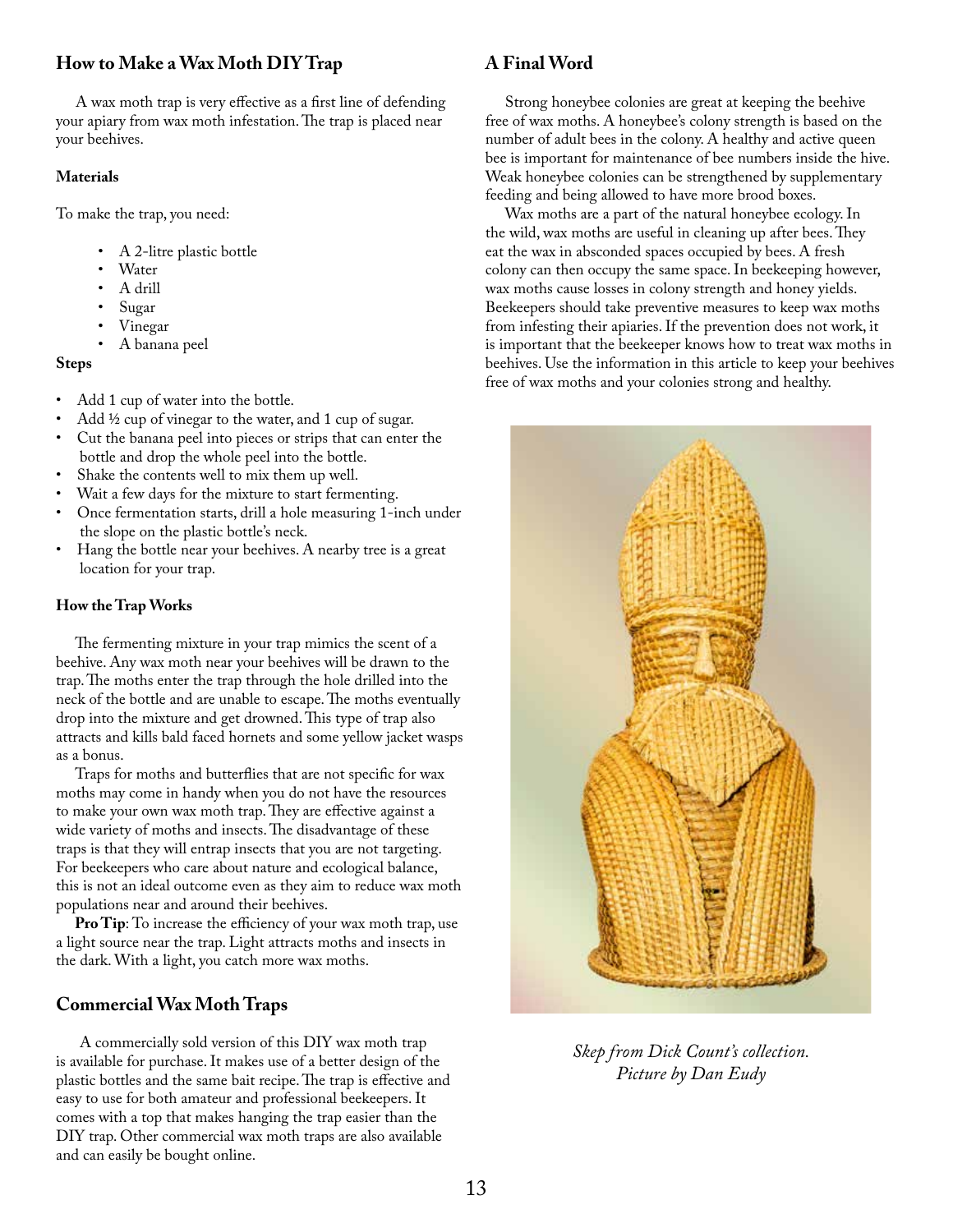## Bee Glove and Fire Prevention

### **Well, have you ever done this before…? I answered No!**

 I've been keeping bees for over 40 years (44 to be exact) and I have never burned up a pair of bee gloves, let alone set a bee yard afire, but it could happen.

 This little incident with the bee gloves got me to thinking that during our customary dry months of July and August when we traditionally have our summer drought, and everything becomes fire prone, without thinking and being vigilant it could very easily happen to any of us.

 I heard tell from Mr. & Mrs. Bost that they burned their bee truck up with a smoker box fire. After that they carried their smoker around in a metal container especially made for that. No metal box, then try one



of the round "popcorn tins" you get at Christmas time to drop you hot smoker into.

 In my case I was vigorously puffing my smoker bellow to get my wood chips going, and a "small" (could hardly see it) spark flew out and landed on my gloves laying on the truck bed. Next thing you know I had created a useless pair of bee gloves not fit for anything but to teach me (and I hope everyone else) a lesson.

 Remember, as Smokey says, "Only you can prevent Forest (or beeyard) Fires.

 Be careful out there and carry a gallon jug of water just in case. Jimmie Oakley – *older and wiser!*